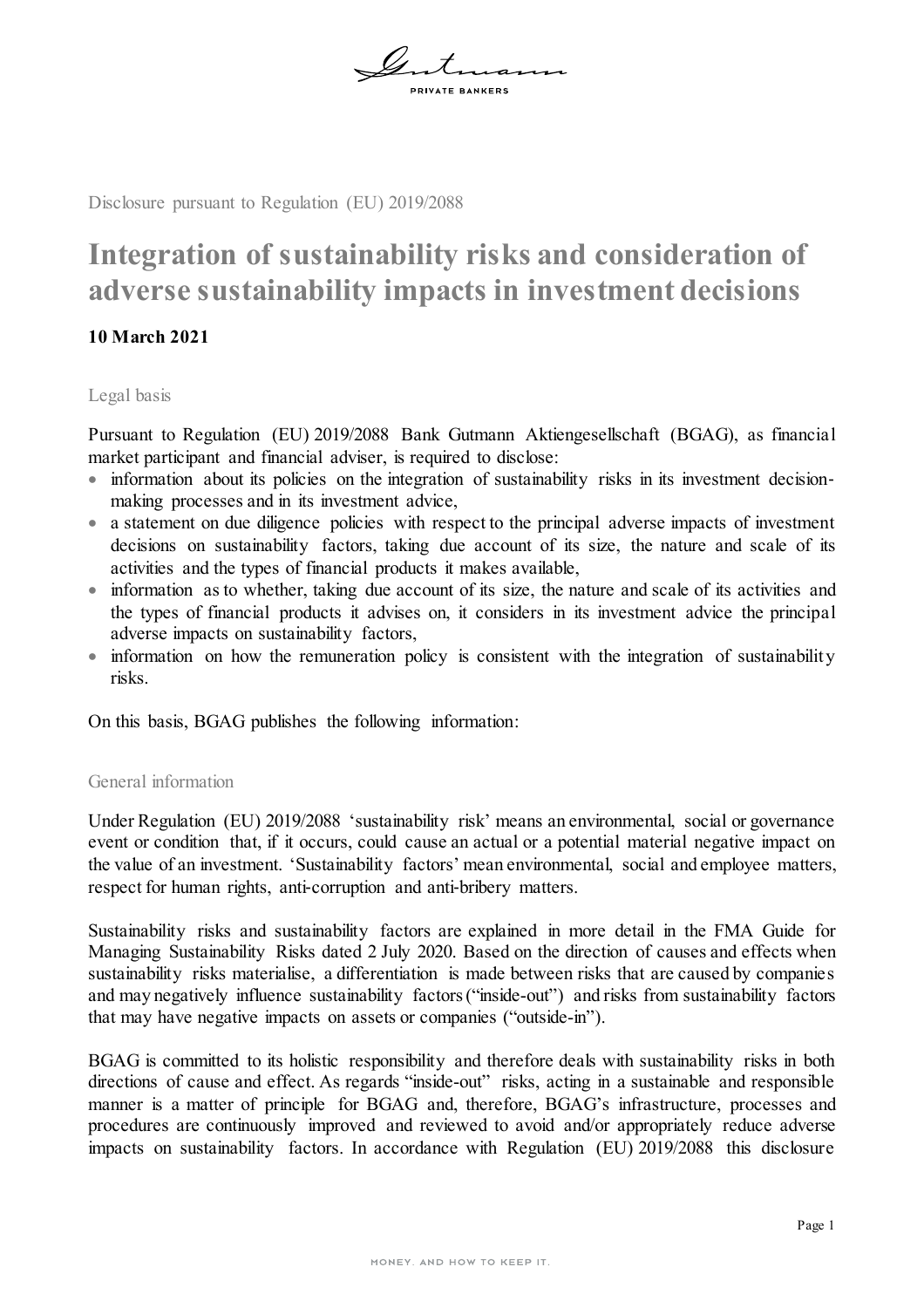$\mathscr{Q}$  t

focuses on the consideration of "outside-in" risks, i.e. on BGAG's management of sustainability risks that may have an adverse impact on assets and companies.

BGAG regards sustainability not as a restriction on investment opportunities, but as a broadening of perspective in taking investment decisions. For most companies, sustainability risks and the reactions thereto do not remain without consequences and may therefore have a substantial impact on the value of and the return on an investment.

Integration of sustainability risks, consideration of adverse impacts and due diligence policies with respect to sustainability factors

BGAG offers asset management and investment advisory services and, in rendering such services, considers the principal adverse impacts of investment decisions on sustainability factors in the interest of its clients. Mandates managed by BGAG are designed to meet clients' investment objectives, taking into account each client's individual portfolio composition preferences as regards sustainability factors. An application of this approach beyond that, to all investments, is being considered on an ongoing basis.

BGAG's policy of integrating sustainability risks focuses on options for a sustainable approach and risk control at mandate level.

A company's impact on sustainability is increasingly becoming an indicator of its competitive strength. Responsible approaches are being increasingly called for by both regulators and consumers. A sustainable approach may therefore provide a competitive advantage as well as serve as an indication of a company's efficiency and future viability. Where adverse impacts on sustainability factors are substantial, investments in a specific company may not be considered appropriate. In all of the mandates it manages, BGAG excludes, for example, investments relating to coal mining or the production of banned weapons.

In the investment decision-making process, the diligent evaluation and monitoring of the impact on sustainability factors on the part of companies in which investments are made, is of special importance. In that context, the primary consideration is to determine and weight a company's exposure to specific sustainability factors. For example, a company's  $CO<sub>2</sub>$  emissions may be measured relative to its revenues ( $CO<sub>2</sub>$  intensity) and a weighting may be assigned based on its  $CO<sub>2</sub>$ intensity compared with other companies.

In order to meet the due diligence requirement in connection with sustainability risks on a scale that is appropriate to the size, nature and scope of BGAG's activities, the fundamental financial analysis criteria applied to investments are supplemented by ESG (environment, social and governance) criteria. Investments are made on the basis of a competent and sound screening and monitoring process including both in-house and external experts. Environmental and social aspects as well as the application of good corporate governance procedures in investee companies are determined and weighted in consultation with an established provider of ESG data.

Sustainability risks in the portfolio, if any, are integrated and duly controlled in the existing risk management function. In accordance with BGAG's policies, sustainability risks can thus be